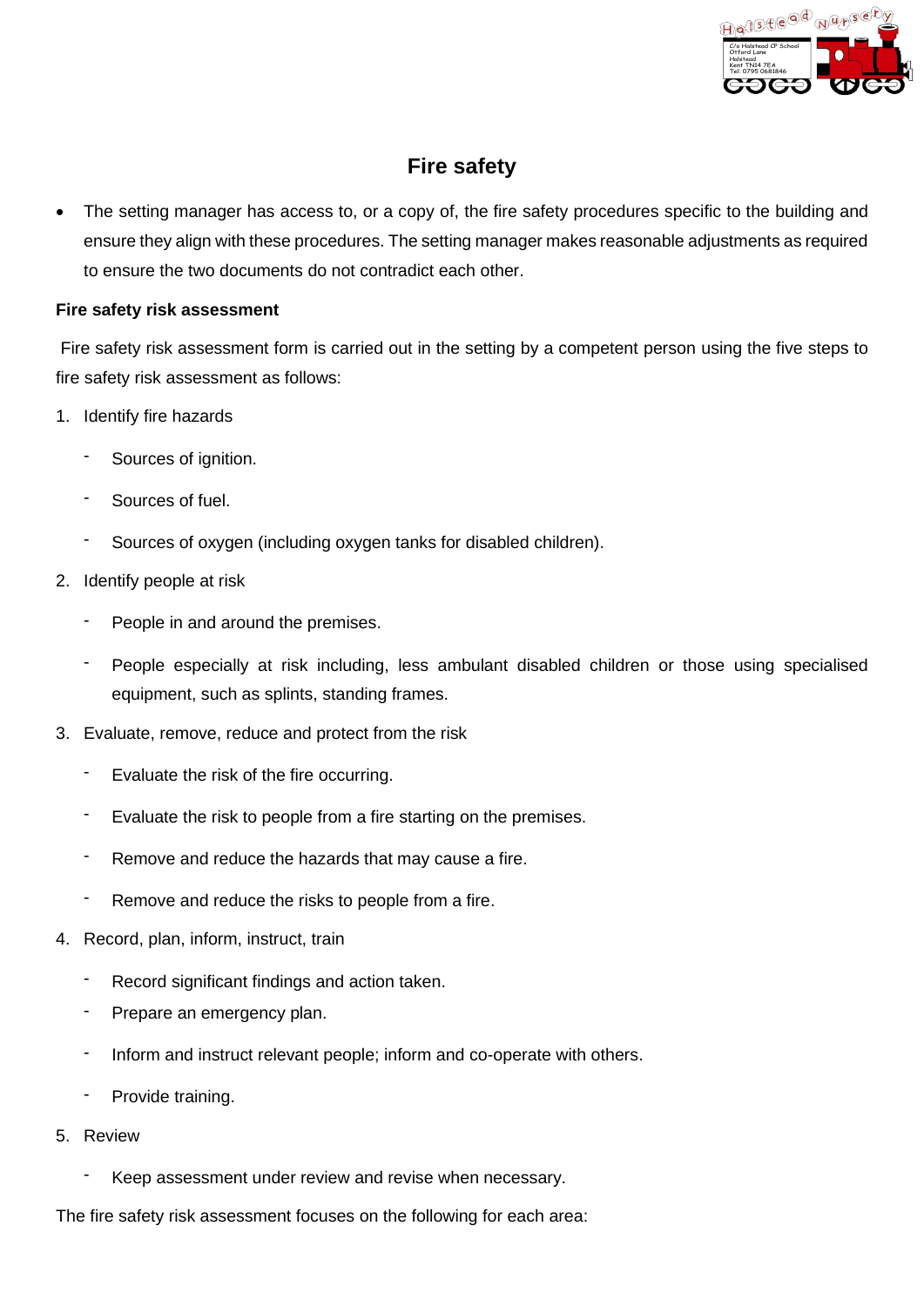

- Electrical plugs, wires, sockets.
- Electrical items.
- Gas boilers.
- Cookers.
- Matches.
- Flammable materials, including furniture, furnishings, paper etc.
- Flammable chemicals (which are also covered in COSHH).
- Means of escape.
- Any other, as identified.

## **Fire safety precautions include:**

- All electrical equipment is checked by a qualified electrician annually. This is carried out by the caretaker of the school of which the nursery shares a site.
- Any faulty electrical equipment is taken out of use
- Water and electrical items do not come into contact; staff do not touch electrical items with wet hands.
- All fire safety equipment is checked annually.
- Gas boilers are checked and serviced annually by a Gas Safe registered engineer.
- If matches are required for use in the kitchen, they are stored in a cupboard above the kitchen sink out of the reach of the children.

## **Fire Drills**

- Fire Drills (to include emergency evacuation procedures and lock down) are held at least termly.
- Drills are recorded, including:
	- date of drill
	- staff involved and numbers of children
	- how long it took to evacuate
	- any reason for a delay in achieving the target time and how this will be remedied

## **Fire precautions**

- Fire exit signs are the green 'running man' signs and are in place and clearly visible.
- Fire doors are not locked during normal working hours.